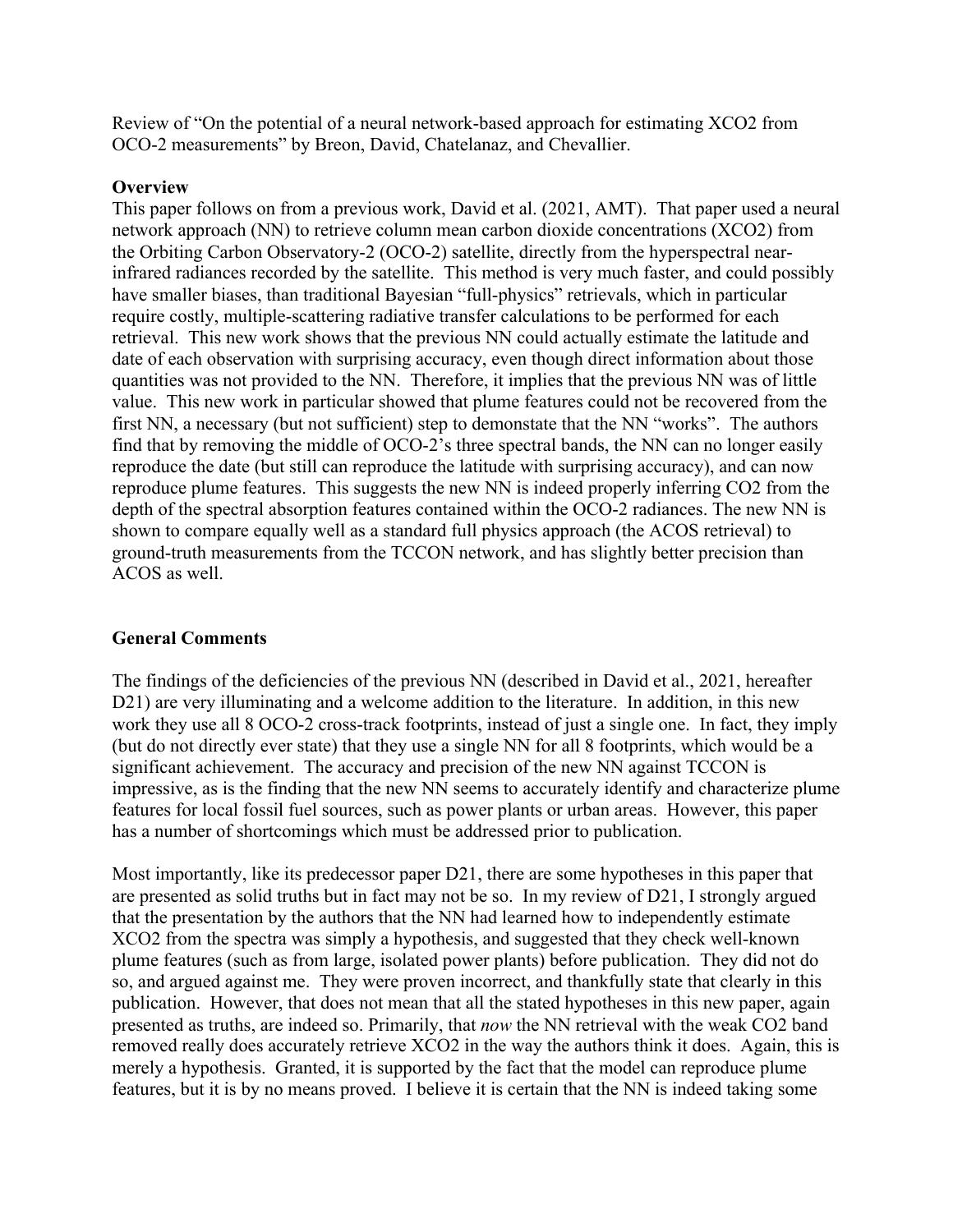information from the spectra features directly related to CO2 concentration. However, this does *not* preclude the possibility that there still may be other features in the spectra that the NN could be using to reproduce features of the CAMS model, features themselves which indeed may be incorrect in reality.

For instance, the CAMS model differs from other models in certain areas of the globe. It is possible that CAMS is more accurate than the others, but the reverse is also possible. Therefore, why risk using the CAMS model to train the NN over times & places where it significantly disagrees with other models? We are explicitly trying to figure out which model is more correct by using satellite data. If the NN is somehow replicating CAMS biases, we would have no easy way of knowing. And therefore, the NN results will always be suspect. Others (like me!) may suspect that the NN-derived OCO-2 values agree better with CAMS simply because it was trained on CAMS, not because CAMS is actually correct. I understand that the authors' goals are merely to show the potential of a NN approach. But this is also linked, I believe, to extremely careful training. If we have learned anything from D21, it is that the NN can learn ways to predict things in very different ways than you think it does. It tricked the authors in D21. It can do so again, unless the authors are extraordinarily careful and do many supporting checks to ensure that this is not the case. I'm not convinced that this is sufficiently done in the current manuscript.

One simple test is to retrain the data on relatively uninteresting soundings in places where there is not a lot of disagreement among models. For instance, OCO-2 results over the Amazon region and the Sahel region of Africa, as well as eastern China, are all areas of some disagreement and debate (see for instance Peiro et al., 2021, ACP, https://acp.copernicus.org/preprints/acp-2021- 373/). Why not remove these areas from the training? Surely the rest of the globe has adequate ranges of surface albedo, viewing geometry, aerosols, etc., that XCO2 in other regions should be sufficient to teach the NN how to retrieve XCO2 in these regions? I would like to see more tests like this to strengthen the findings. If the authors insist that such tests are "beyond the scope of this work", then statements about success of this NN *must* be toned, or given appropriate caveats, prior to publication.

The other main critique is that the authors heavily rely on ACOS quality filtering to select soundings on which to retrieve. This is a major difficulty faced by all satellite XCO2 retrievals. ACOS uses a number of variables on which to screen data for retrieval, as described in detail by O'Dell et al. (2018, AMT). It is not at all clear how the NN could address this. The authors suggest that by using the difference from the NN-retrieved to the prior surface pressure, it would be "easy" to accomplish that goal. But they do not show this to be the case, and in my experience many other variables besides that one will come into play. Without other variables to help indicate quality (such as goodness of fit statistics, albedo mean and slope retrieval discrepancies, retrieved aerosol, etc), it is unclear if it is indeed possible at all to accomplish this with a standalone NN. This should be stated clearly in the discussion section, that this is an unsolved problem.

Beyond these critiques, there are additional questions & suggestions given below which must be adequately addressed prior to publication.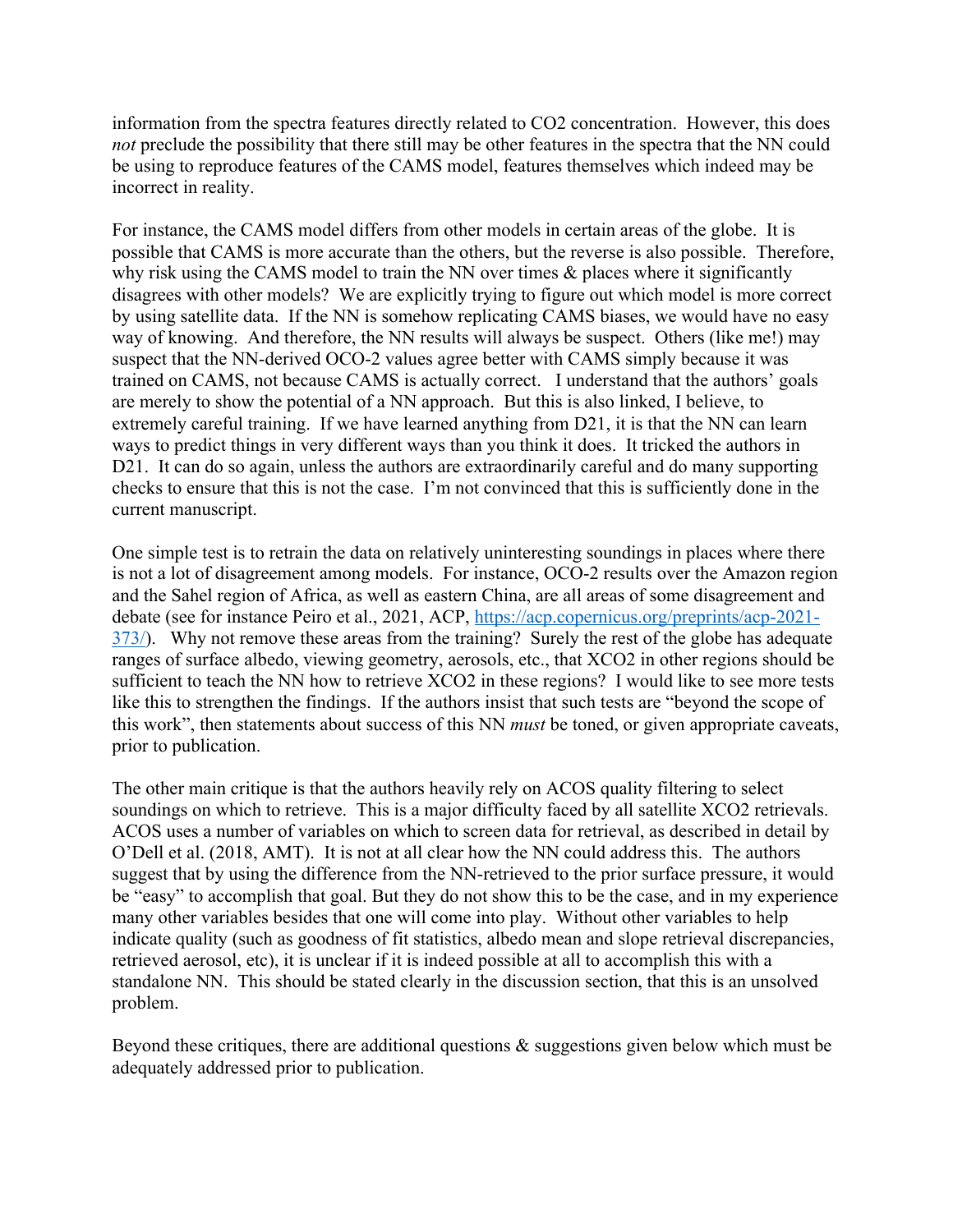## **Specific Comments**

#### L83: "The uncertainties

L79: "Our hypothesis was that the CAMS … model constrained by surface air-sample measurements provides a fairly accurate estimate of the atmospheric CO2 concentration, including the growth rate over multiple years." Please provide evidence for this statement. (e.g., https://atmosphere.copernicus.eu/sites/default/files/custom-uploads/EQC-GHG/CAMS73\_2018SC2\_D73.1.4.1-2020-v5\_202109\_v1.pdf, Chevallier et al., 2019, https://acp.copernicus.org/articles/19/14233/2019/).

L83: "The uncertainties on the modeling are small with respect to the range of XCO2 samples that is available in the multi-year dataset." Please defend this statement quantitatively. How big are each?

L105: Was a single NN used for all 8 footprints, or did you train 8 different NN's? Please state clearly in the main text. It's relevant, because the line features move around due to the slightly different wavelength calibration of each footprint. Ie, channel 500 of footprint 1 is not at the same wavelength as channel 500 of the other footprints.

Section3 / Figure A1: Since one of the main points of this paper is to discuss the failure of the first NN and how it was improved, showing the failure in the main text is critical. Therefore, the failure of the first NN to find plumes should be figure 1 rather than A1. Also, because there can be "false plumes" in the OCO-2 data associated with dust or other aerosol features, it is important that you know that the plume seen by ACOS is *real*. How do we know that the multiple plumes in fig A1 are not some source of ACOS-induced bias? Therefore, this figure requires you to use a documented case caused by a known urban or power plant emission source. Many examples abound, for example Nassar et al. (2021, *RSE*, https://doi.org/10.1016/j.rse.2021.112579) and Reuter et al. (2019, *ACP*, https://doi.org/10.5194/acp-19-9371-2019).

Figure 3: Please list the fossil fuel sources of the plumes. If you cannot, please use other examples where the source is documented, again so that we know that these plumes are real (see previous comment). If possible, cite supporting sources.

L184: "Standard deviation of the latitude estimate". I think the authors mean "Standard devation of the latitude error". Please correct. Similarly for the statements about the longitude and date errors.

L183-215: Regarding the estimate of date & latitude. Can you please state whether the accuracy on these variables was independent of footprint or not? Ie, was it different for footprints 1-8 at all? Often, calibration artifacts such as bad pixels affect the different footprints a little differently, so if it is dependent on footprint, that would tell you if it was more likely to be some calibration artifact that the NN is keying off of for its estimates.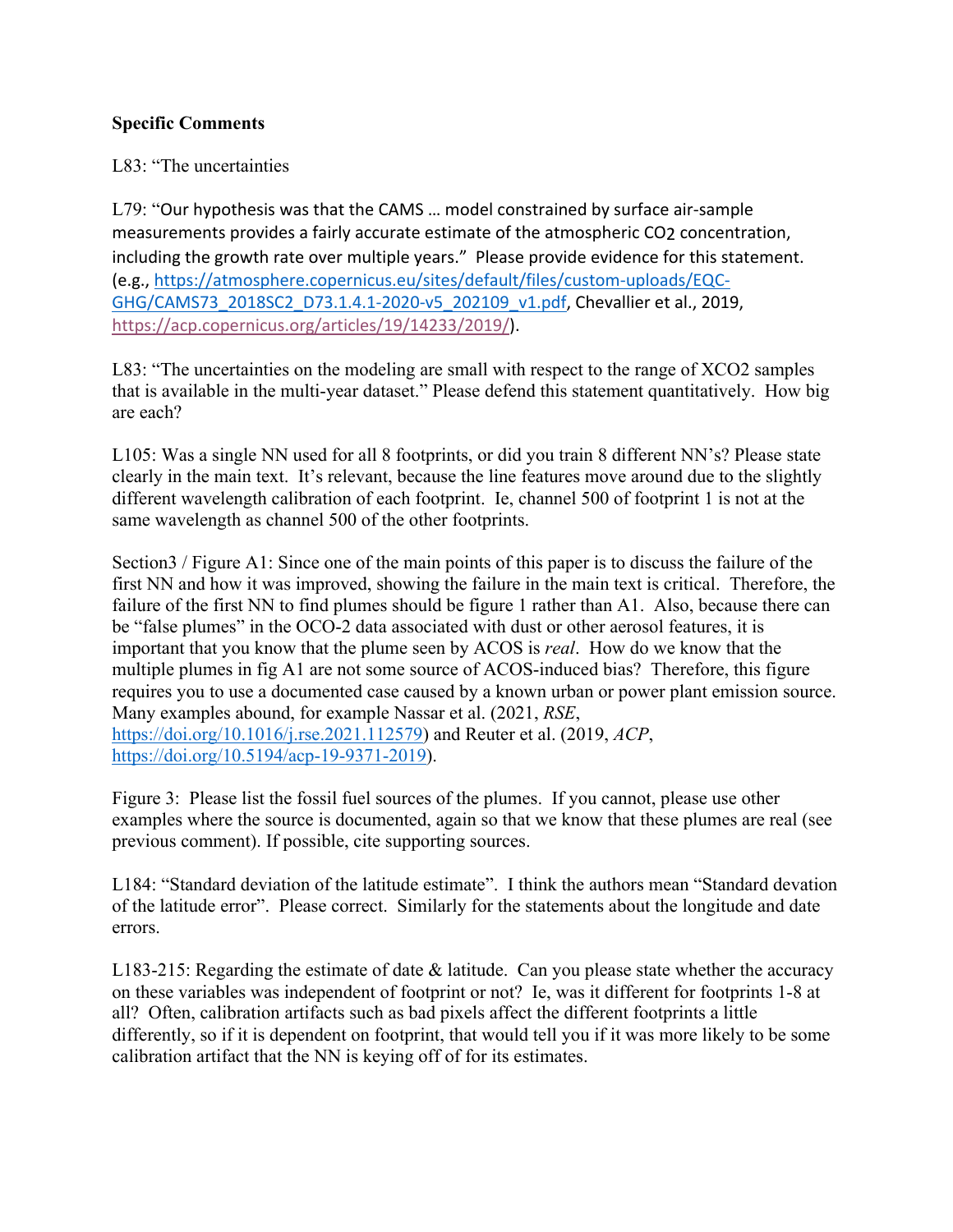L223: Please repeat this analysis for the O2+sCO2 NN results (sigma  $lat = 8.9$  deg, sigma  $lon=57$  deg, sigma date = 195 days), and state the resulting  $XCO2$  accuracy, to show that the inherent accuracy from latitude and date alone is relatively poor for that band combination, further justifying the second version of the NN.

L248: You may also wish to state that the use of the NWP surface pressure as input to your NN is further justified considering the fact that the ACOS algorithm also explicitly uses it in its posterior bias correction, and in fact it is the most important term in the bias correction (O'Dell et al., 2018).

L262: "there is no satellite data input to CAMS". The informed reader will know that this is not true for all versions of CAMS. FT20r3, for example, assimilates OCO2 rather than surface/insitu data. As you report the standard deviation of your result vs. CAMS (0.85 ppm), it may also be interesting to report the same but for the CAMS version which assimilates OCO2. If your hypothesis is true, that standard deviation should be lower.

L291: Please define and justify the statement "significantly correlated". The R-value for land nadir is merely 0.39 as shown in your figure 7; which seesm to imply that only 15% of the innovation difference variance is common to the two datasets. Some of this may be due to instrument noise, which you could reduce by averaging up the data (say to all soundings that fall in a given 10-second block, as is commonly done by modelers, see for example Peiro et al., 2021, ACP, https://acp.copernicus.org/preprints/acp-2021-373/). Further, the best-fit line appears to fall significantly away from the 1-1 line. However, that could be to due more "noise" in the ACOS fit.

L322: I think you mean that the comparison to TCCON does not *suggest* favoring one satellite product of the other. It would allow it if there were any obvious difference, it just doesn't suggest it with this analysis.

L326: Your statement on the value of the satellite data relative to the CAMS model makes little sense. There are many models in addition to CAMS, and they disagree about many, many things of importance to the carbon cycle. The TCCON data seem to have limited value in resolving most of these questions, especially in the tropics where the TCCON data are incredibly sparse. In addition, the in-situ-driven CAMS results typically run 12 months behind real-time, while satellite data are available within 1 month of data collection. Indeed, this was the motivation behind the CAMS "FastTrack" (FT) product, which assimilates OCO-2 rather than in-situ data, and has been shown to compare equally well with independent aircraft data (Chevallier et al., 2019, ACP, https://doi.org/10.5194/acp-19-14233-2019). Please modify or remove this statement.

L335: Regarding your statement on the "agreement with CAMS": You seem to imply that the better agreement with CAMS for the NN implies that the NN product is "better" than ACOS. You simply cannot draw this conclusion when the NN was trained to agree with CAMS. If it didn't agree better with CAMS than ACOS, something would be wrong. The agreement with CAMS tells you literally nothing about the quality of the NN beyond the fact that it has been properly trained. Please rephrase this statement to reflect this fact.